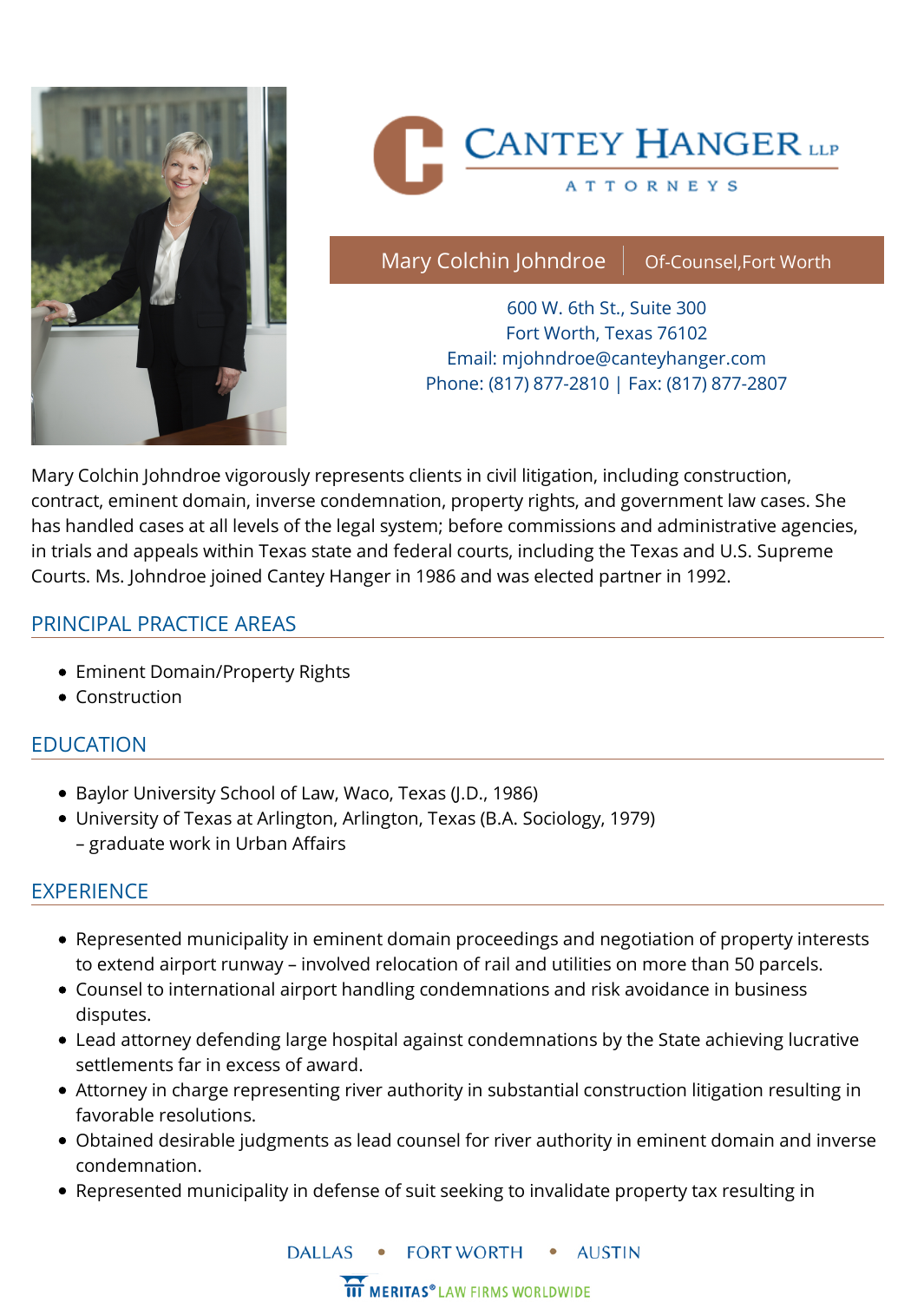summary judgment for client.

- Represent landowners and condemnors in condemnations in Brown, Dallas, Denton, Ellis, Hood, Johnson, Parker, Polk, Tarrant and Wise counties.
- $\bullet$  Intermediary dispute resolution in eminent domain.
- Lead attorney in complex multi-party construction litigation defending Canadian company. Obtained very favorable settlement in the midst of Daubert proceedings against plaintiff's engineering experts.
- Lead attorney defending utility companies in numerous personal injury, contract and property damage cases.
- Adjunct Professor, Texas A&M University School of Law Spring 2013 and 2014 (Construction Law)
- Martindale Hubbell "AV Preeminent" Rating
- The American Lawyer Texas' Top Rated Lawyers Eminent Domain and Construction Law

### BAR ADMISSIONS & CERTIFICATIONS

- Licensed to practice law in Texas in 1986
- Admitted to practice before the United States District Court, Northern District of Texas
- State Bar of Texas
	- Litigation Section
	- Construction Law Section
- Tarrant County Bar Association
	- Construction Law Section
	- Real Estate Section
- Women's Bar Association, Board Member, 2012-2013
- Certified Arbitrator (2007)

#### PROFESSIONAL & COMMUNITY INVOLVEMENT

- Texas Bar Foundation, Life Fellow
- Tarrant County Bar Foundation, Fellow
- Women Influencing Business Fort Worth Chamber of Commerce
- Arlington Chamber of Commerce Business Development Advisory Council
- Women's Chamber of Commerce of Texas
- International Right of Way Association
- National Association of Women Business Owners, Supporting Member
- The Women's Center, Council of Honor
- The Women's Foundation of North Texas
- First Texas Council of Camp Fire Blue Ribbon Award, 1996
- YWCA Tribute to Women in Business Award, 1999
- Great Women of Texas, 2007 Woman of Influence
- Fort Worth Business Press Great Women of Texas Alumni Group
- Big Brothers Big Sisters of Tarrant County, Charter Member, Attorneys for Littles

#### NEWS



**III MERITAS®** LAW FIRMS WORLDWIDE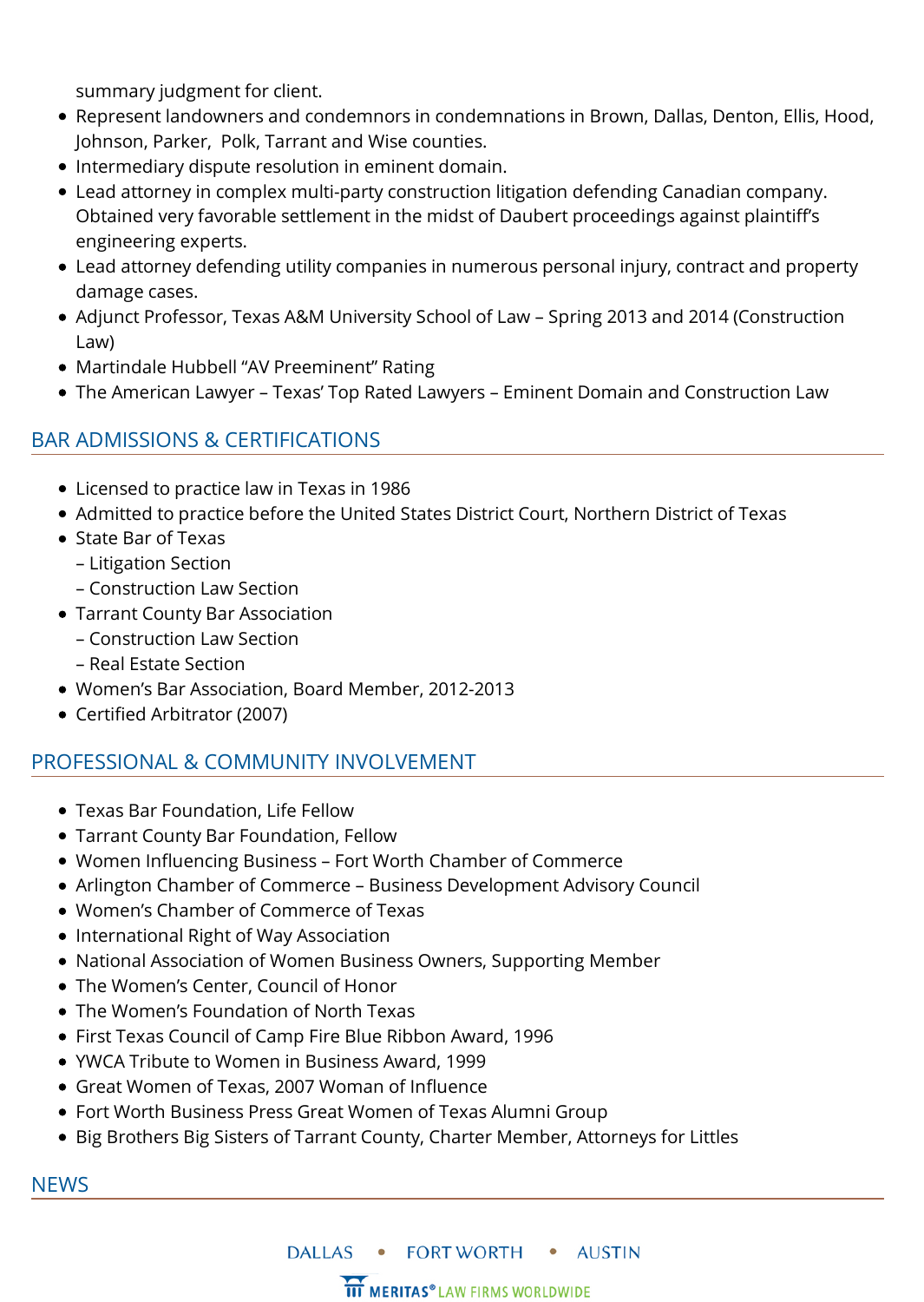- [Johndroe and Noga Teach Inverse Condemnation, Tort Claims Act and Governmental Immunity](https://canteyhanger.com/news/johndroe-noga-teach-inverse-condemnation-tort-claims-act-governmental-immunity-tamu-school-law/) at TAMU School of Law.
- ["JURISDICTIONAL ISSUES DETERMINED IN ADMINISTRATIVE STAGE OF TEXAS CONDEMNATIONS"](https://canteyhanger.com/news/jurisdictional-issues-determined-in-administrative-stage-of-texas-condemnations-by-mary-colton-johndroe/) by Mary Colchin Johndroe
- [Fort Worth Court of Appeals Affirms Trial Court's Judgment in Condemnation Case in Favor of](https://canteyhanger.com/news/fort-worth-court-of-appeals-affirms-trial-courts-judgment-in-condemnation-case-in-favor-of-cantey-hanger-client/) Cantey Hanger Client
- [Mary Colchin Johndroe to Present at the 10th Annual Eminent Domain Institute's Conference](https://canteyhanger.com/news/mary-colchin-johndroe-to-present-at-the-10th-annual-eminent-domain-institutes-conference/)
- ["Survey Rights and Condemnation in Texas" by Mary Colchin Johndroe](https://canteyhanger.com/news/survey-rights-and-condemnation-in-texas-by-mary-colchin-johndroe/)
- [Mary Colchin Johndroe will Present on Eminent Domain at the IRWA Chapter 36 Spring Seminar](https://canteyhanger.com/news/mary-colchin-johndroe-will-present-at-the-irwa-chapter-36-spring-seminar/)
- [Mary Colchin Johndroe Appears in the Texas City Attorney Association's Monthly Newsletter](https://canteyhanger.com/news/mary-colchin-johndroe-appears-in-the-texas-city-attorney-associations-monthly-newsletter/)
- [Texas Supreme Court Issues Long-Awaited Opinion in State v. Clear Channel Outdoor, Inc.](https://canteyhanger.com/news/texas-supreme-court-gets-clear/)
- [TMCP Panel Educates Attorneys on Increasingly Popular Public-Private Partnerships : State Bar of](https://canteyhanger.com/news/tmcp-panel-educates-attorneys-increasingly-popular-public-private-partnerships-state-bar-texas-blog/) Texas Blog
- [Mary Colchin Johndroe Presents at the State Bar of Texas' 22nd Annual Texas Minority Counsel](https://canteyhanger.com/news/mary-colchin-johndroe-speaks-state-bar-texas/)
- [Cantey Hanger Eminent Domain Litigation Partners Win \\$1.1 Million Judgment for Developers](https://canteyhanger.com/news/cantey-hanger-eminent-domain-litigation-partners-win-1-1-million-judgment-developers/)
- [Mary Johndroe presents "on condemnation" to the Tarrant County Bar Association, CLE Seminar](https://canteyhanger.com/news/mary-johndroe-presents-condemnation-tarrant-county-bar-association-cle-seminar-environmental-law-section-february-27-2014/) for the Environmental Law Section, February 27, 2014

## PUBLICATIONS & PRESENTATIONS

- "Appeals Direct and Cross-Examination, CLE International's 12<sup>th</sup> Annual Eminent Domain Conference, August 9-10, 2018."
- "It's Good to be King Sovereign Immunity and Inverse Condemnation for Flooding by Dam Operations," Texas A&M University School of Law, February 2018
- "Are Lost Profits for Obstruction of Access Lost in Texas Condemnation?", TCAA Monthly Member News, October 2017
- "Inverse Condemnation Litigation: Strategies for Municipal Attorneys for Avoiding and Defending Taking Claims," Strafford Publications Webinar, July 18, 2017
- "Appellate Dilemmas in Eminent Domain Right-to-Take Challenges, Expert Methodology, and Damages," 10th Annual CLE International Eminent Domain Conference, September 15-16, 2016
- "Jurisdictional Issues Determined in Administrative Stage of Texas Condemnations," July 18, 2016
- "'Something Much Simpler' in Texas Condemnation The Separate Economic Unit," IRWA Chapter 36, Spring Seminar, April 29, 2016
- "Survey Rights and Condemnation in Texas," March 28, 2016
- "Appellate Dilemmas in Eminent Domain Right-to-Take Challenges, Expert Methodology, and Damages", CLE International's 10th Annual Eminent Domain Conference, September 15-16, 2016.
- "'Something Much Simpler' in Texas Condemnation The Separate Economic Unit," TCAA Monthly Member News, December 2015
- ["Hot Topics in Public/Private Partnerships," S](http://canteyhanger.com/news/mary-colchin-johndroe-speaks-state-bar-texas/)tate Bar of Texas, Minority Counsel, Austin, Texas, September 3-5, 2014
- "The Eminent and Inverse Environment The Interplay Between Environmental Issues and [Condemnation," Tarrant County Bar Association, CLE Seminar for the Environmental Law Se](http://canteyhanger.com/news/mary-johndroe-presents-condemnation-tarrant-county-bar-association-cle-seminar-environmental-law-section-february-27-2014/)ction, February 27, 2014
- "Pilot Program for Property Tax Appeals Begins in 2010," Fort Worth Business Press, July 6-12, 2009